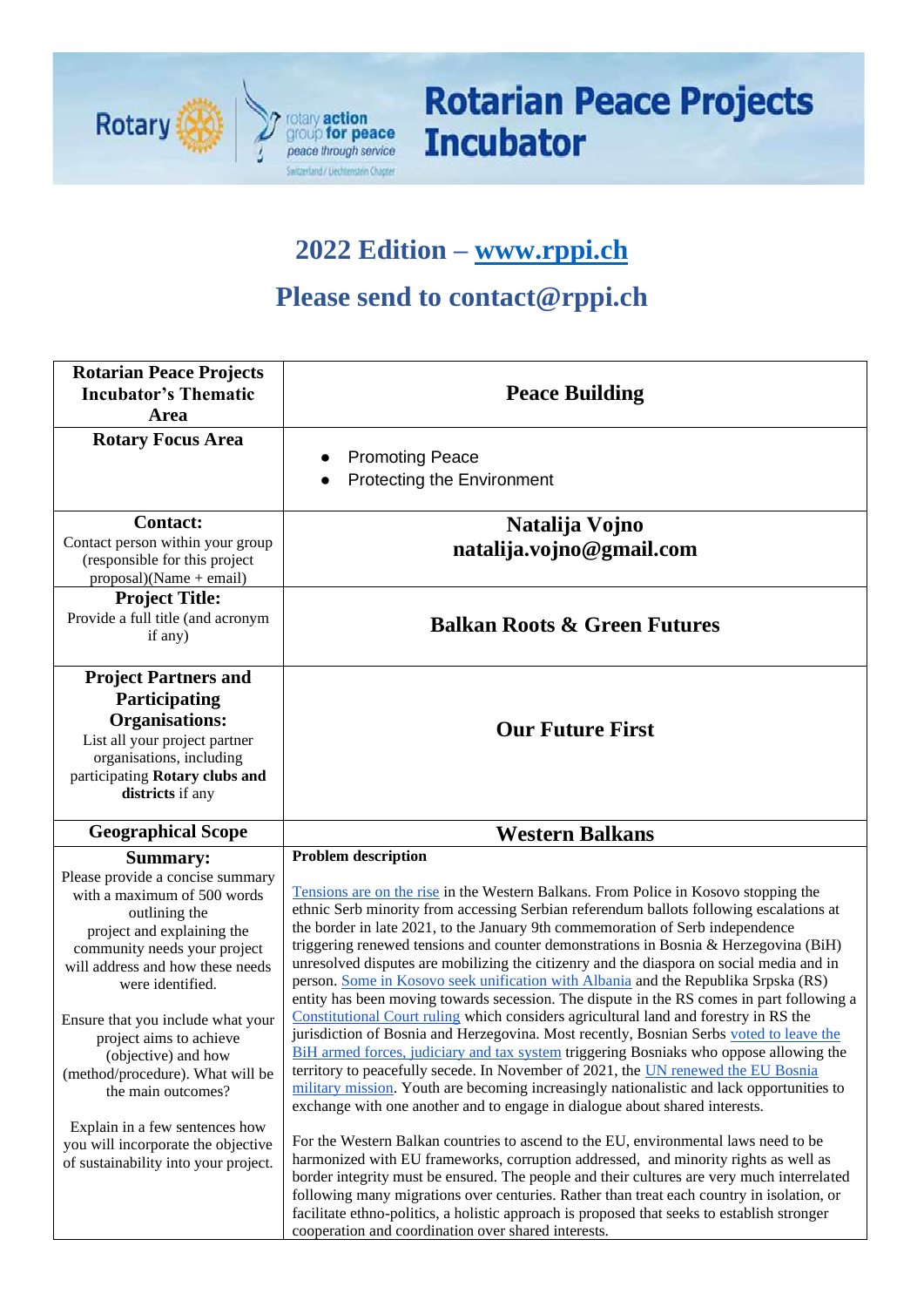|                                                                                                                      | Project objectives and goal                                                                                                                                                                                                                                                                                                                                                                                                                                                                                                                                                                                                                                                                                                                                                                                                                                                                                                                                                                                                                                                                                                   |  |  |  |  |  |  |
|----------------------------------------------------------------------------------------------------------------------|-------------------------------------------------------------------------------------------------------------------------------------------------------------------------------------------------------------------------------------------------------------------------------------------------------------------------------------------------------------------------------------------------------------------------------------------------------------------------------------------------------------------------------------------------------------------------------------------------------------------------------------------------------------------------------------------------------------------------------------------------------------------------------------------------------------------------------------------------------------------------------------------------------------------------------------------------------------------------------------------------------------------------------------------------------------------------------------------------------------------------------|--|--|--|--|--|--|
|                                                                                                                      | Environmental peacebuilding project in the Western Balkans with inter-ethnic youth<br>gathering to articulate their vision for a Shared Green Future in the Western Balkans.                                                                                                                                                                                                                                                                                                                                                                                                                                                                                                                                                                                                                                                                                                                                                                                                                                                                                                                                                  |  |  |  |  |  |  |
|                                                                                                                      | <b>Project description</b>                                                                                                                                                                                                                                                                                                                                                                                                                                                                                                                                                                                                                                                                                                                                                                                                                                                                                                                                                                                                                                                                                                    |  |  |  |  |  |  |
|                                                                                                                      | The program would enable participants' to formulate positions and gain knowledge about<br>UNEP thematic areas of climate change, disasters and conflicts, ecosystem management,<br>environmental governance, chemicals and waste, resource efficiency & biodiversity, and<br>science policy interface (environmental assessment and information management). Through<br>a combination of lectures, dialogues, and workshops the program would build knowledge<br>and understanding among the national and regional youth on environmental governance and<br>conservation, sustainable development, and empowering young people to participate in<br>environmental governance. The multilingual program would allow for diverse input and for<br>the assessment of cooperation opportunities between the members of different communities<br>in the thematic areas. Time would be dedicated to exploring the differences and merits of<br>the Berlin Process and Open Balkan Initiative with space given to young people to share<br>their concerns and hopes for coordination on trade, travel, and environmental governance. |  |  |  |  |  |  |
|                                                                                                                      | The project is intended to re-frame interests according to the land, and socio-ecological<br>systems that create overlapping regional bio-cultures in the Western Balkans. By widening<br>the circle to the broader region, the common transboundary concerns, overlapping issues<br>and commonalities, can be discussed to best address the well-being of the diverse peoples<br>who consider the Balkans home.                                                                                                                                                                                                                                                                                                                                                                                                                                                                                                                                                                                                                                                                                                              |  |  |  |  |  |  |
|                                                                                                                      | Sustainability                                                                                                                                                                                                                                                                                                                                                                                                                                                                                                                                                                                                                                                                                                                                                                                                                                                                                                                                                                                                                                                                                                                |  |  |  |  |  |  |
|                                                                                                                      | The project lead has begun to build a network of young people in the Western Balkans and<br>would be recruiting leaders from this community to join a working group with a small<br>honorarium provided for them to develop the main event and continue with ongoing<br>engagements.                                                                                                                                                                                                                                                                                                                                                                                                                                                                                                                                                                                                                                                                                                                                                                                                                                          |  |  |  |  |  |  |
| <b>Beneficiaries:</b><br>Who are the beneficiares? Please<br>include the estimated number of<br>direct beneficiaries | 40-50 Young People from Albania, Bosnia & Herzegovina, Kosovo, North<br>Macedonia, Montenegro, and Serbia.                                                                                                                                                                                                                                                                                                                                                                                                                                                                                                                                                                                                                                                                                                                                                                                                                                                                                                                                                                                                                    |  |  |  |  |  |  |
| <b>Project Period</b>                                                                                                | February 20, 2022 - June 20, 2022 +                                                                                                                                                                                                                                                                                                                                                                                                                                                                                                                                                                                                                                                                                                                                                                                                                                                                                                                                                                                                                                                                                           |  |  |  |  |  |  |

#### **Project Timeline:**

|                  | Feb    | March | April       | May | June             |  |  |  |
|------------------|--------|-------|-------------|-----|------------------|--|--|--|
| <b>Planning</b>  | X      |       |             |     |                  |  |  |  |
| <b>Design</b>    | w<br>A | X     |             |     |                  |  |  |  |
| <b>Promotion</b> |        | X     | X           |     |                  |  |  |  |
| <b>Delivery</b>  |        |       | $\mathbf x$ |     |                  |  |  |  |
| Follow-Up        |        |       |             | x   | $\mathbf v$<br>A |  |  |  |
|                  |        |       |             |     |                  |  |  |  |

#### **Project budget:**

| Category                          | Unit             | Number<br>of Units | Unit<br>Cost | Amount   | %      |
|-----------------------------------|------------------|--------------------|--------------|----------|--------|
| Coordinator for Admin & Reporting | person<br>months | 2.00               | \$200.00     | \$400.00 | 14.29% |